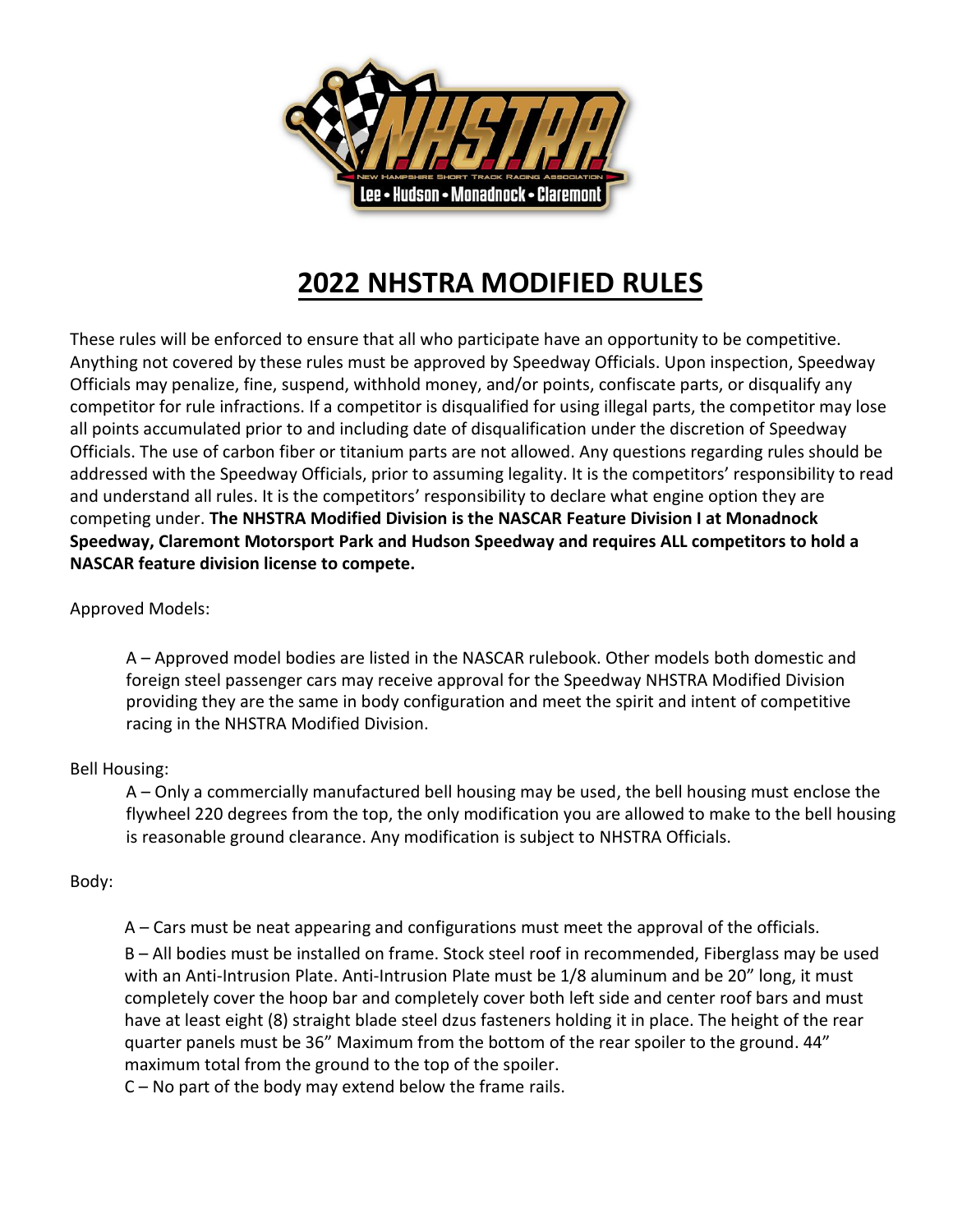D – All cars must have rear wheel openings on the left and right sides no less than a 12" radius from the center of the rear axles.

E – At least the top part of the hood is mandatory. Safety clips are required on both sides, front and rear. If sides are used, a minimum ground clearance of 2" is required. Hood must cover cowl and top part of the radiator with opening only for air cleaner and distributor.

F – No belly pans. Bottom panel of the nose-piece may not extend past the rear edge of the harmonic balancer.

G – No interior spoilers, wings, or wind deflectors allowed. No double panels. All interior sheet metal is subject to approval by officials.

H – Spoilers allowed, maximum of 8" height and no longer than 48" wide. Must be centered within the rear window pillars.

I – No sail panels on the body allowed.

J – Roof height will be measured with driver. Overall roof height will be measured 6" back from the back lip of the windshield along centerline of the roof. Minimum height is 40". The rear of the roof at the highest point will be a maximum of 43".

K – "B" pillars must not extend above the height of the bottom of the rear spoiler.

L – Doors: Width- Minimium 43" Maximum 45" when measured beneath the car at the rocker panels, at the front of the doors and just in front of the rear wheels. Length- Minimium 72" Maximum 78" when measured from the center of the rear axle housing forward to the front most part of the door. M – Quarter Panels (Width) Top- Minimium 49" Maximum 60" when measured across the body at the top rear most part of the quarter panels. Bottom- Minimium 58" Maximum 60" when measured between the outer edges of the rear quarter panels at rear bumper height. Quarter Panel (Length)-Minimium 34" Maximum 42" when measured from center of rear axle housing to rear most part of the body.

Note: Exception to the above rules are Pre - 2001 chassis cars which are not subject to full dimensions listed above. These Pre - 2001 chassis will be "Grandfathered" due to the difference in frame width. All Exceptions must be approved by Officials.

## Carburetor Adapter:

A - Only an unaltered one (1) piece spacer, maximum one (1) inch in thickness may be installed between the intake manifold and the carburetor. Outside configuration of the spacer must conform to the base of the carburetor. Only two (2) paper gaskets, one (1) per side with a maximum thickness of 0.075" will be permitted.

## Carburetor Air Filter & Air Filter Housing:

A - Only one (1) round air filter, maintaining a minimum 12" and a maximum of 14" in diameter, and a minimum of 1  $\frac{1}{2}$ " and a maximum of 5" in height. Only a steel or aluminum housing (Base and Top) is permitted.

#### Carburetor:

A - Holly HP 650cfm part# 80541-1 or 80541-2 carburetor, no modifications other than removal of choke butterfly, and automatic transmission linkage allowed. Changing of main jets, power valve, accelerator pump cam and discharge nozzles is permitted. Idle holes may be drilled in the butterfly, screws must not be ground flush. Metering block must remain stock for the carburetor being used. Allowed metering blocks are part #(s) 5925, 11978 and 34-68. Safety wire must be installed on power booster. All carburetors must pass tech no-go gauges.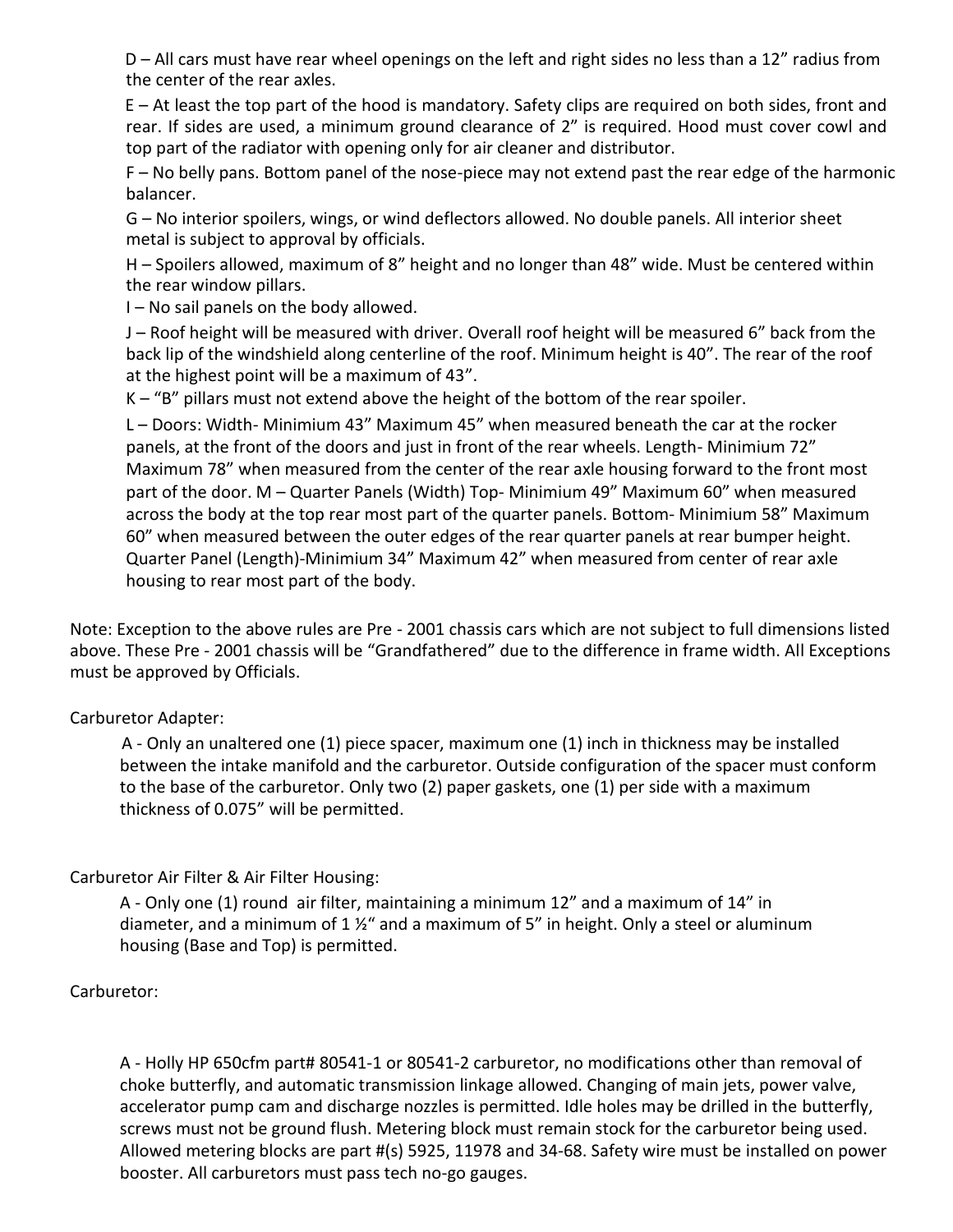Chassis:

A – All front sub-frame assemblies must maintain a minimum of a 30 degree angle from the side frame rails up to the top of the sub frames.

B – Floors must be complete in driver's compartment. Floors must be a minimum 1/8" steel.

C – Minimum oil pan ground clearance on all cars is 2" at the lowest point. Unless car has a oil pan skid plate installed and approved by Speedway Officials.

D – A steel firewall must separate driver from engine compartment and from fuel cell.

E – Firewall separating driver from engine compartment must not be any further back than the lower area below the windshield opening.

F – All firewalls must be sealed on the top, bottoms, and sides, fully enclosed.

G – All front bumpers must be of round type, not to extend outward beyond the edge of frame more than 2" on each side.

H – Rear nerf bars may extend outward beyond the edge of the tires, a maximum of 2". All ends must be capped or rounded off.

I – Both Front and Rear bumper height must be between 13" and 15" on center.

J – Double side rails are mandatory and must extend outward to be flush with or up to 2" beyond the edge of the tires.

## Clutch:

A – Quarter Master part# 298103 7 ¼" 2-disc V-Drive clutch and GM flex plate part# 14088765 or SFI approved equal only, allowed.

B – Stock OEM type clutch, pressure plate, and flywheel assemblies allowed with a 25lb weight break. Minimum dimensions for the clutch disc/pressure plate is 10". Minimum weight of the clutch disc, pressure plate, flywheel, and bolts is 30lbs.

#### Driveshaft:

A –Driveshaft must be painted white for safety purposes.

#### Engines:

1- 602 factory sealed crate: 2600LBS (Per Engine Sheet). – Maximum 57.0% left side pre-race

A - 88958602/19258602 GMR 350/350 Circle Track Engine. All GM- factory installed seals must remain intact and un-tampered with at ALL-TIMES. In the event that the engine sustains internal damage or wear that requires the removal of the GM-factory installed seal, the engine has served its life and must be replaced. The only modification allowed is a racing oil pan with matching p/u assembly, utilized in factory form without modifications. B - Oil coolers allowed, must be inside body line.

**2-** 602 non-factory sealed crate: 2600 LBS (Per Engine Sheet) - Maximum 57.0% left side pre-race

#### **602 Engine Spec Sheet Must be Completed and Registered with Tech official and Management.**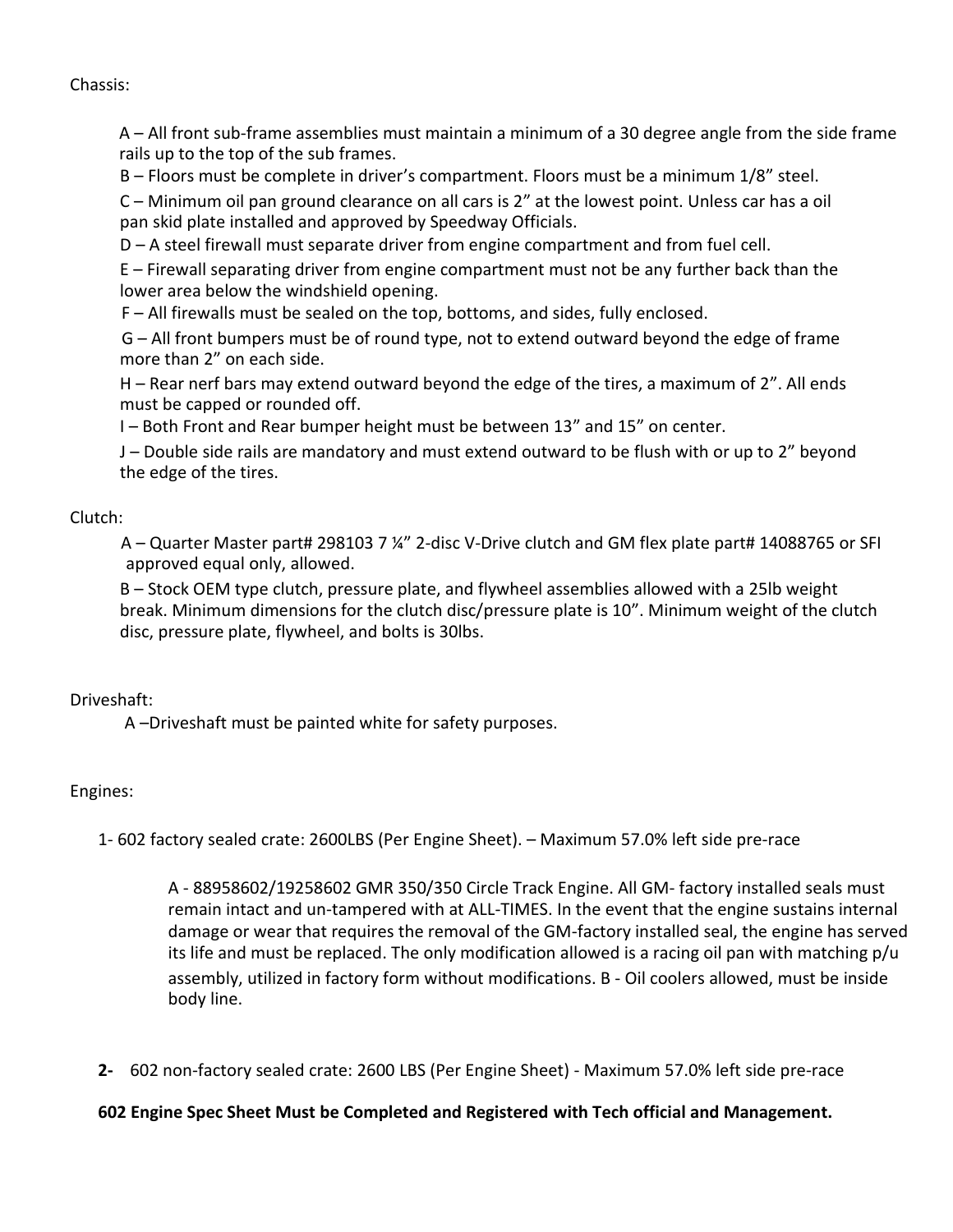A- 88958602/19258602 GMR 350/350 Circle Track Engine. No alterations, modifications, or charge of internal parts, heads, or intakes allowed. Only modifications allowed is a racing oil pan with matching p/u assembly, utilized in factory form without modifications, and normal crate engine rebuild per GM manual #88058668. Compression ratio as built is 9.12 to 1 and must not be altered. Must be sealed by an approved engine builder RAD, Ballas, RPM, or Butler McMaster) Any other engine builder not listed must be approved by the Speedway.

B- Oil coolers allowed. Must be inside body line.

C- All Competitors must fill out and supply speedway officials a current 602 engine sheet prior to competition.

Note: \*\*\*\*\* For all 602 crate engines that do not meet the GM manual #88958668 rebuild guidelines, weights may be adjusted to ensure an Equal and Competitive Racing Division and not to disallow any car not to compete during the 2020 season.

3 - 604 factory sealed crate: 2600LBS. – Maximum 57.0% left side pre-race

A – 88869604 / 88958604 / 12496769 / 19410604 GM Fastburn 385/400 Circle Track Engine**. All GM-Factory installed seals must remain intact and un-tampered with at ALL-TIMES.** In the event that the engine sustains internal damage or wear that requires the removal of the GM-factory installed seals, the engine has served its life and must be replaced. The only modification allowed is a racing oil pan with matching p/u assembly, utilized in factory form without modifications. B - Oil coolers are allowed. Must be inside body line.

Exhaust:

A – Any type header allowed except Tri Y headers. No merge collectors, crossover or pyramid collectors allowed. Inserts are not permitted in any part of the header or collector. B- Mufflers are mandatory and "MUST" pass a 96 decibel test at all times.

C – Thermal wrap is not permitted anywhere on exhaust.

D – Only one (1) muffler and exhaust pipe per side. Exhaust pipe ends must be turned down to track.

E – Interior coatings are not permitted.

Ignition & Electrical:

A – All distributors must be H.E.I. No external coils or ignition boxes. No MSD boxes. All parts to make distributor function must be located under the distributor cap. 12-volt ignition only. No rev limiters. Ready to run distributors are not allowed to program the built in rev limiter.

B – The tachometer wire must run from the distributor to the tachometer along the dash bar separate from any other wires and in unobstructed view for inspection. The tachometer wire must be isolated from other wires, connections, or devices. The entire length of the tachometer wire must be visible from distributor to tachometer gauge.

C – A functioning 12-volt single alternator system with an internal voltage regulator and one (1) output wire must be used. External voltage regulators are not permitted. The alternator must be mounted on the front of the engine. Only standard production V-type or flat type Vribbed alternator drive belts are permitted.

D – Only one (1) 12-volt battery allowed. The battery must be located between the frame rails under the hood or the floor of the car. If located under the floor, the battery must be completely encased; if located under the hood the battery must have a suitable cover. The battery must not be forward of the radiator or rear of the rear end housing. The battery location must be acceptable to the Speedway Officials.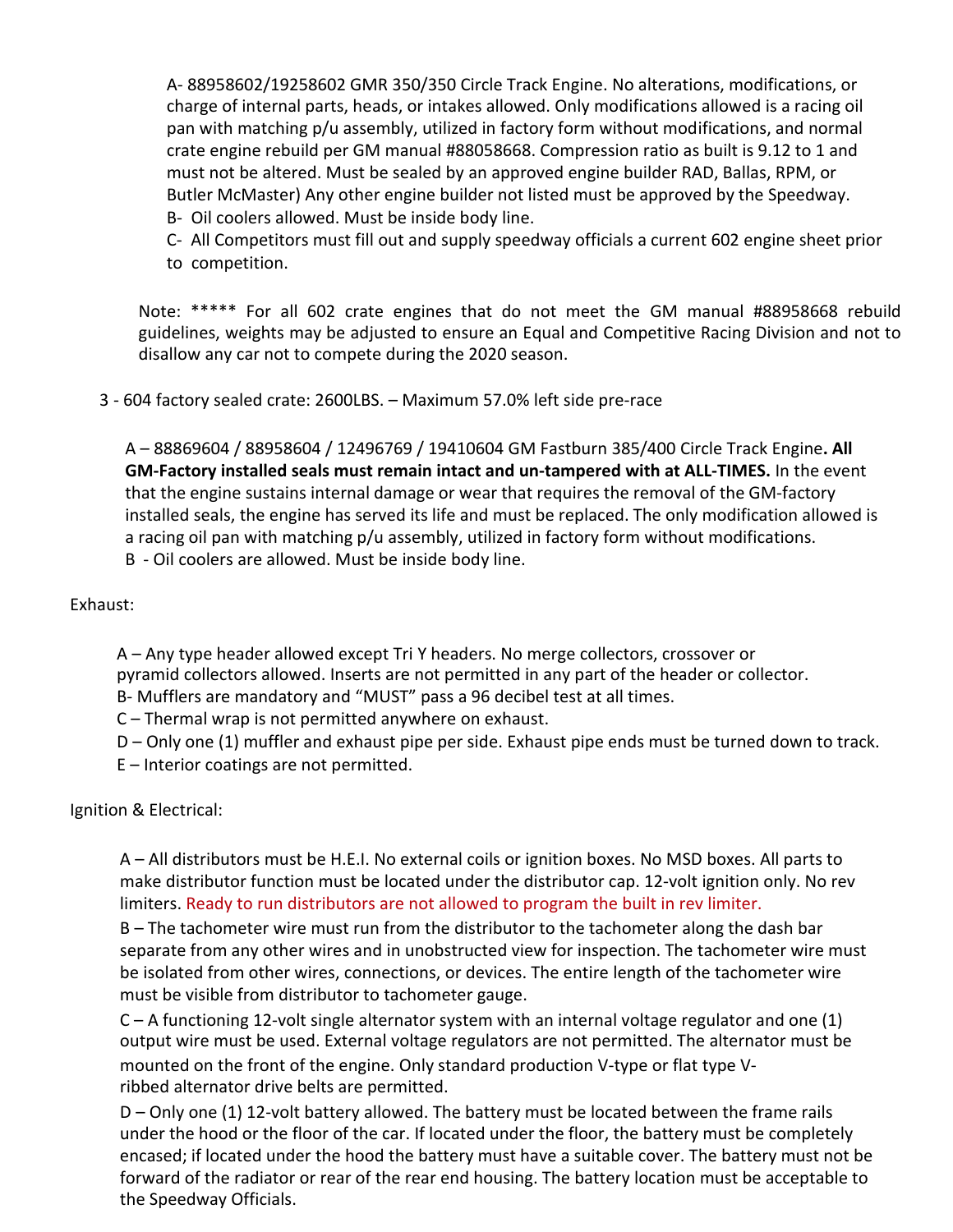E – All cars "MUST" have a battery kill switch located within reach of driver and clearly/neatly marked ON/OFF.

F – Starter must be located in OEM location on the block and must function at all times.

## Engine Cooling:

A – Only water or water wetter-type additives may be used in cooling system. No anti-freeze allowed. B – Steel or Aluminum, OEM type mechanical water pump must be used. Combination water pump/alternator units are not allowed. Any serpentine, cog, or V-belt pulley system allowed. C – Must have an overflow tank/can and must have a line exiting the right rear.

## Fuel:

A – Fuel cells are mandatory. Must meet NASCAR specifications with a fuel cell bladder made of a material that returns to its original size and shape after deformation. Rotational molded bladders are not permitted. Maximum capacity is 22 gallons. Fuel cell must be inside the body. Maximum fuel cell bladder of six (6) years old. Must be centered within frame rails. Fuel cells must be approved by Speedway Officials. Fuel cell height from the ground a minimum of 5" with a maximum ride height of 3 ¼" measured at the right rear.

B – Fuel Cell Container – See NASCAR Rulebook

C – Fuel Filler & Vent Requirements – See NASCAR Rulebook

D – Fuel shut off valve clearly and neatly labeled ON/OFF positions, and easily accessible to driver and emergency workers and/or an Oberg fuel line safety valve (part #SV-0828) is mandatory.

E – No fuel lines allowed inside driver's compartment. Nothing may be placed in the fuel line except a standard fuel filter and/or Oberg valve. The use of any type of fuel catalyst or fuel- altering device is prohibited.

F – All fuel pumps must be in stock OEM location. No electric fuel pumps allowed.

G – Sunoco Race Fuel GTX260 is the only fuel permitted for use in the NHSTRA Modifield Division. Any blending of fuels or use of ANY additives is not permitted.

H – Pump gas and E85 are not permitted.

I – Speedway Officials will take fuel samples from Tracks fuel supply and competitors as part of their normal inspections.

J – Icing or cooling of the fuel system in not permitted.

K – Steel or aluminum fuel filters only.

Gear Rule: 604 Crate at Monadnock Speedway 486 – 536

604 Crate Claremont Motorsports Park: 486-525 604 Crate at Hudson Speedway: 510 – 536 604 Crate at Lee Speedway: 486 602 Crate: No Gear Rule

## Lettering:

A – All cars must be numbered. All numbers must be registered and approved. Maximum two (2) digit number. Duplicate numbers not allowed. Numbers must be on **both sides** and roof. Roof numbers must be read from the passenger side of car. Numbers must be on the right rear and on the right front and a height of 6". Numbers must be legible, neat in appearance, and contrasting to color of the car. **No reflector or metallic numbers.**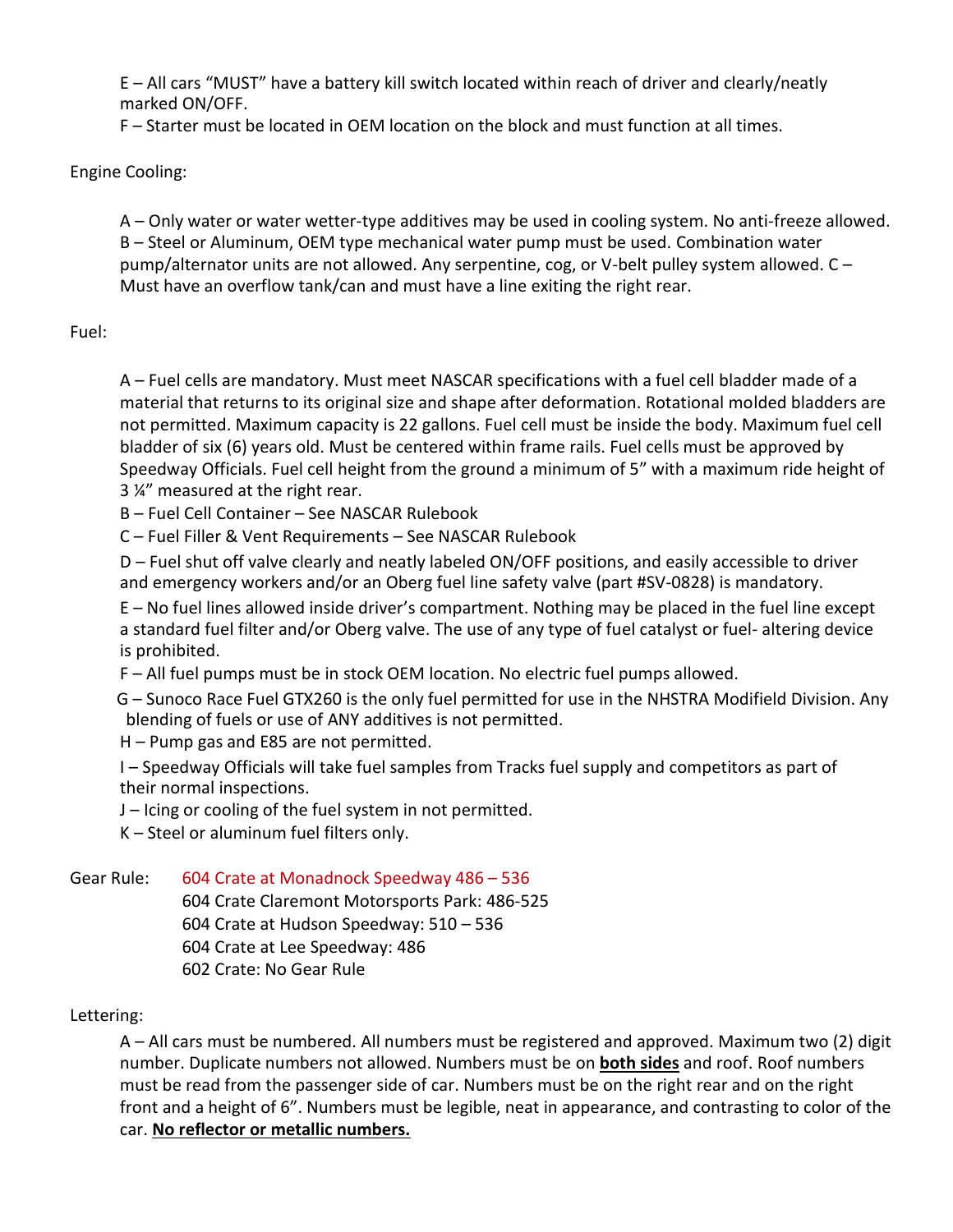#### Rear Axle:

A – Only aluminum or steel Quick change with a 10" housing and ring gear rear end only. Straight rears not permitted. Only locked rear drive axle assemblies. Spool only. Limited slip/ratchet type differentials are not permitted. Magnetic steel axles only.

## Safety:

A – Window Net: A commercially manufactured SF-rated, nylon window net must be installed in the driver side door window opening. It must be positioned to cover the entire window opening. Window nets may not be used beyond five (5) years from date of manufacture or no older than the date of expiration. The window net must be rib type, made from minimum  $\frac{3}{4}$  and a maximum of 1<sup>"</sup> wide nylon material with a minimum 1" and a maximum 2 ¼" square opening between the ribs. The minimum window net size must be 22" wide by 16" high. All window net mounts must be a minimum  $\frac{1}{2}$ "diameter solid steel rod on the bottom, and a minimum 1" wide by 3/16" thick flat steel or a minimum ½" diameter solid steel rod on top, with mounts welded to the roll cage. The window net must fit tight and be secured with a lever-type quick release latch. The lever must be secured by a detent ball in the lever and may be supplemented by Velcro@ fastener only, pins and clips are not permitted. The latch must mount at the top in the front to the roof bar and release from the inside. The release latch must be marked with a arrow on the roof.

B – All cars must have a steel roll cage, must use a minimum of 1 ¾" OD x .090 tubing. The door bars (#9 A & B NASCAR Rule book), on both the left and right sides, must have a minimum of four (4) bars equally spaced from top to bottom that must be welded horizontally between the vertical uprights of the main roll bar (#1) and the front roll bar legs (#2 A & B). The top door bar on each side must maintain a minimum vertical height of 15  $\frac{y}{r}$  from the top of the main frame rails to its centerline and match up with the intersection of the dash panel bar (#8) at the roll bar legs (#2A & #2B) at the front and the intersection of the horizontal shoulder bar (#7) at the main roll bar (#1) at the rear. All door bars must be convex in shape. The door bars (#9 A & B) must have a minimum of six (6) vertical supports per side with two (2) equally spaced between each door bar. These supports must be made from a minimum of  $1\frac{3}{4}$  x 0.090" wall thickness magnetic steel seamless round tubing (not numbered but shown in the left side view of diagram #3). Right side door bars must cover a minimum of 25" of door length and may be either four (4) horizontal bars with six (6) vertical studs or two (2) horizontal bars and two (2) bars configured in an X design. If the X design is used, a vertical bar must connect through the center of the X from the top horizontal bar to the frame.

C – A 13 gauge (0.0897" thick) magnetic steel anti-intrusion plate(s) must be securely welded to the outside of the left side door bars. The anti-intrusion plate(s) must fill the area between the horizontal centerlines of the top and bottom door bars, and vertical centerlines of the main roll bar (#1), and the left front roll bar leg (#2A). The plate(s) must be formed to match the curvature of the door bars. Plate(s) welded between the vertical upright bars should be as large as possible. All plate(s) must have the corners welded with one (1) inch weld followed by a maximum of three (3) inches of surface not welded and followed again by a minimum one (1) inch weld. To facilitate emergency removal of the left side door bats (#9A), the anti-intrusion plate must have six (6) 2 1/8" diameter holes cut in the anti-intrusion, with three (3) holes forward of the front vertical supports, and three (3) holes rearward of the rear vertical supports in the following locations: the upper two (2) holes must be centered vertically between the left side door bars (#9A- 1&2), at the on-center distance of three (3) inches from the center of the front vertical support and the rear vertical support. The middle two (2) holes must be centered vertically between the left side door bars (#9A-2&3), at an on-center distance of three (3) inches from the center of the front vertical support and the rear vertical support. The lower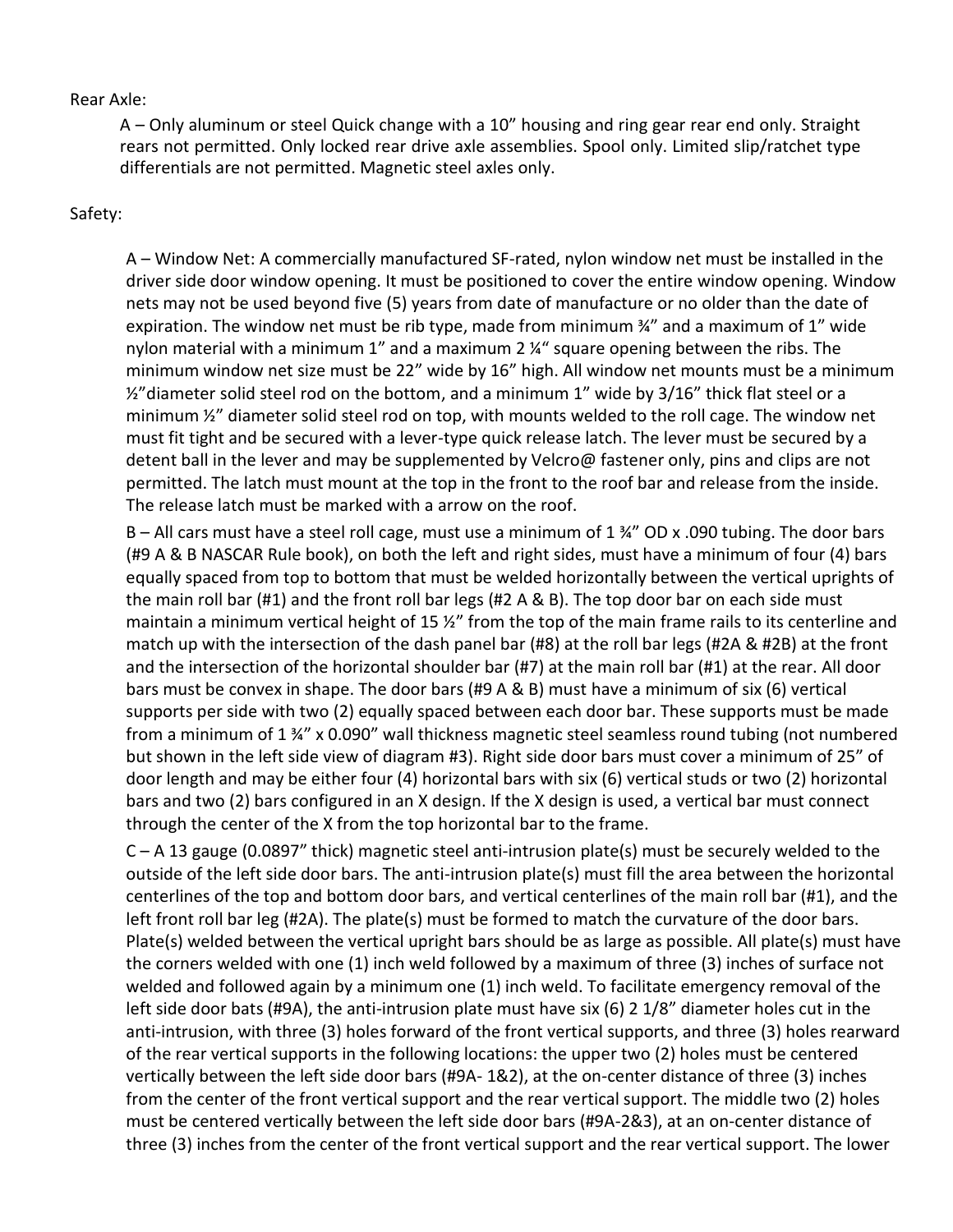two (2) holes must be centered vertically between the left side door bars (#9A-3&4), at an on-center distance of three (3) inches from the center of the front vertical support and the rear vertical support (see Diagram #9A in the NASCAR rulebook).

D – All cars must have a foot protection bar acceptable to Speedway Officials installed on the left side of roll cage. The foot protection bar must be located at/or in front of the pedal assembly when viewed from the side and above. The foot protection bar must be completely welded to the left front roll bar leg (#2A) and extend forward and be completely welded to the main frame rail or front sub-frame.

E – All bars near driver must be padded with fire resistant padding. No foam rubber. F – All cars must have an aluminum or carbon fiber (Speedway Officials approved) racing seat. Four

(4) bolts on the floor of the seat and two (2) on the back of the seat. All seat frames must be mounted securely to the roll cage. Right side headrest is mandatory. Choice of left side headrest or auxiliary net mandatory.

G – A quick release lap belt no less than 3" wide is compulsory. Both ends of the lap belt must be fastened to the roll bar cage with grade 8 bolts and lock nuts of no less than  $\frac{1}{2}$ " diameter. Shoulder harness must be no less than 3" wide and must come from behind driver's seat. It is recommended that the harness pass through a steel guide welded to the roll cage that will prevent the harness from sliding side to side. Shoulder harness may be 2" wide when utilized with proper combination of HANS device or similar head/neck support restraint system. A center (crotch) belt must securely mounted to the lower seat frame at the bottom and to the lap seat belt at the top. Where the belts pass through the seat edges, the belts must have a grommet installed, be rolled and/or padded to prevent cutting the belts. All seat belts and shoulder harnesses must connect at the lap belt with a quick release buckle. Belts must be dated by the manufacturer and must not be used beyond five (5) years after manufactured date. No visible wear or tear allowed.

H – A Hans, Hutchins, G-Force or any other SFI approved head restraint device is mandatory.

I – All steering wheel centers must be padded. Steering wheel stop is mandatory on steering shaft below top mounting point. Steering wheel quick release hub is mandatory.

J – A fire suit is mandatory. Must be Nomex material, double layer and in good condition. Fire retardant gloves and shoes mandatory. Must meet Speedway Official approval. K – A 2010 or newer Snell or D.O.T. Approved Safety helmet is mandatory.

L – A fire extinguisher in dated/working order must be securely mounted in reach of the driver. On-board fire suppression system highly recommended. M – Two (2) throttle springs mandatory. N – Toe strap on foot throttle mandatory.

O – All cars must have drive shaft loops at the front and rear of the drive shaft positioned within 12" of each u-joint. Loops must be steel plate  $\frac{1}{4}$  x 2" wide and be a full 360 degrees. All driveshafts MUST be painted white.

P – All cars must have a working water temperature and oil pressure gauges.

Q – Mirror allowed only in the middle of the car or in front of driver. Side "peep" mirror allowed on left side only.

\*\*\*\*\* Competitors are solely and directly responsible for the safety of their race cars and racing equipment and obligated to perform their duties (whether as car owner, driver, or crew member) in a manner designed to minimize to the degree of possible the risk of injury to themselves and/or others.\*\*\*\*\*

Steering, Suspension, & Brakes:

A – Shocks: Any non-adjustable, non-external reservoir shock allowed (Schrader shocks allowed).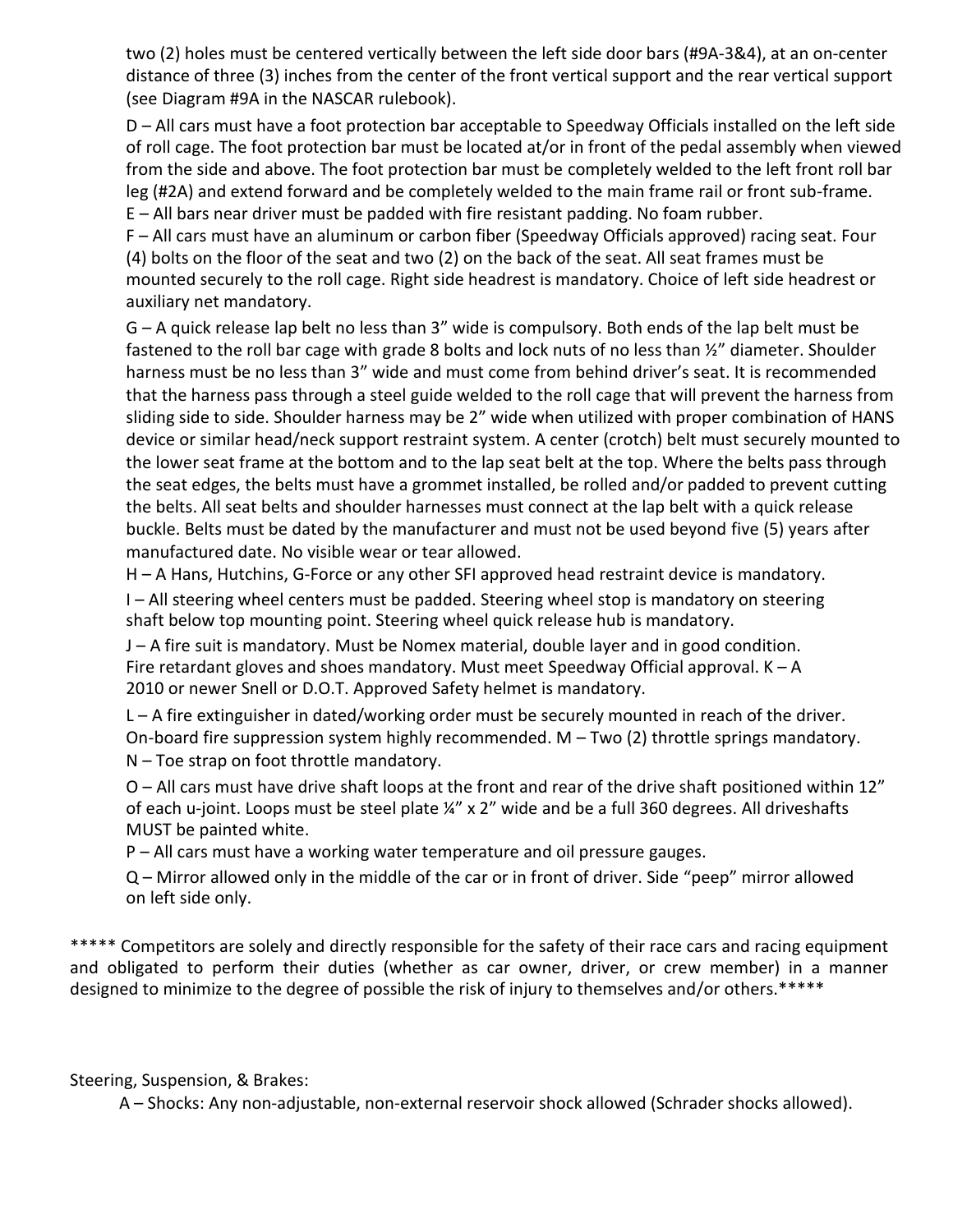B – Tethers: Front spindles must be attached to frame per NASCAR rulebook using approved tethers. One tether per spindle. Tethers must meet Speedway Officials Approval.

C – Bearing and Hubs: Oil filled hubs, oiled bearings will not be permitted. All bearing must be greased-type.

D – Steering: All power steering pumps must be bolted to the engine.

E – Brakes: Four wheel disc brakes are mandatory. Only magnetic cast iron or cast steel, round, circular rotors are permitted.

F – Master Cylinders: Only single stage master cylinders are permitted.

G – Brake calipers: Only metal brake calipers will be permitted. Brake calipers with a maximum of four (4) pistons permitted.

(5) H – No electric brake blowers allowed anywhere on car.

I – No Chassis, Suspension, or Steering adjustment controls allowed. Only exception is a brake bias adjuster.

Tire & Tire Rule: To Be Announced

Transmission:

A – Only an OEM production stock 3-speed cast iron transmission, an OEM production stock 4-speed cast iron, aluminum, or magnesium transmission, the Richmond 2-speed transmission (part# 7020010, 7020026, 7027010, 7027026) as produced by Richmond are allowed. Magnus Part# 13100 allowed. B – Only modifications allowed to the OEM production cast iron 3-speed transmission are the removal of 1st gear, and the tail shaft bushing may be replaced with a needle type bearing. No other modifications of any kind permitted.

C – Only modifications allowed to the OEM production cast iron, aluminum, or magnesium 4-speed transmission are the removal of 1st and 2nd gear, and the tail shaft bushing may be replaced with a needle type bearing. No other modifications of any kind permitted.

D – Only modifications allowed to the Richmond 2-speed (part# 7020010, 7020026, 7027010, 7027026) is the replacement of Dog rings with aftermarket. Only 1.2250, 1.3391, 1.5956, and 1.7442 3rd gears allowed. No other modifications of any kind permitted.

E – Magnus part# MRPSA-1009 housings are permitted, but the OEM side covers must be used.

F – All forward and reverse gears (except the ones that have been legally removed) must be in working order and must be operational from the drivers compartment with mechanical linkage.

G – The shifter and ALL of its components must be made of steel or aluminum.

H – High ratio MUST be 1 to 1.

# Weight:

A – All specified weight requirements will be with the driver

B – Added weight must be magnetic or lead only, in block form, and weighting no less than five (5) lbs. per block. NO PELLETS. Added weight must be securely bolted to the frame rail and painted white with car number stenciled in black. No added weight will be permitted inside the drivers compartment. Weight must be welded in a box or attached with two (2) or more 7/16" diameter (minimum) grade 8 bolts and locking nuts.

C – Nothing may be added to or taken from the car to make total or left-side weight. Gas, oil, or water may not be added. Wheels and tires cannot be changed. Speedway Officials reserve the right to take into account for any loss of weight due to race damage/wear.

D – All assigned weights must be posted on left side of hood and left front of roof.